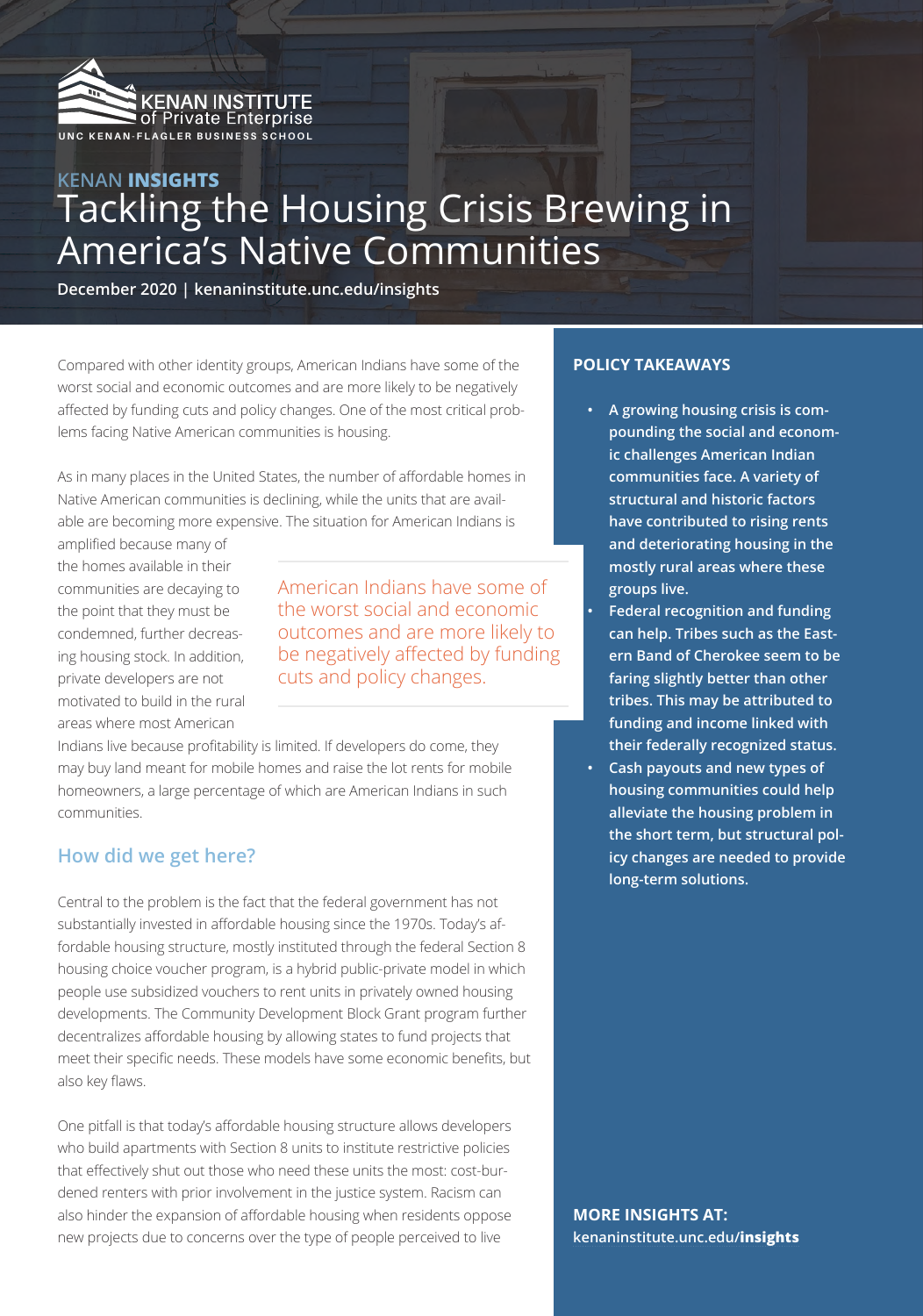in affordable housing developments. Also, the grant-based funding structure of many affordable housing programs makes it difficult to implement solutions that go beyond the current budget year.

The rural location of many Native American communities brings additional challenges. Rural renters tend to have lower income than those in urban centers; at the same time, they spend a large portion of their budget on transportation because they don't have access to public transit. Rural communities often rely heavily on mobile homes as affordable housing. Most mobile homeowners do not own the land their unit sits on, have poor legal protections, use high-risk loans to finance their property, and obtain lengthy mortgages, which makes full ownership of their mobile home very difficult.

## **Spotlight on North Carolina**

To dig deeper into the crisis, we examined demographic and economic data and the impacts of relevant policies and programs in North Carolina, home to the largest American Indian population east of the Mississippi River. The state's American Indians encounter many of the same challenges as those in other parts of the country, with a large contingent living in rural areas and with mobile homes serving as a primary source of affordable housing. According to available data, the state has the third-largest number of mobile home units in the United States.

North Carolina also has some unique factors at work. Tribes located in the state's Coastal Plain — the Lumbee, Coharie,

2014

15.157

23.599

2018

16,933

25.183

For Capita Inc.

**BR** Accountance Inchine

### **Per Capita Income by Race Halifax County**



### **Sampson County**



## **Swain County**

**Robeson County**

26,351

ank  $28k$ 

 $26k$ 

 $24K$ 

 $22k$ 

 $20k$ 

E isk

 $\frac{5}{2}$  16K<br> $\frac{1}{2}$  14K

 $12K$ 

**10K** 

**SK** 

 $6<sup>K</sup>$ 

48

 $2<sup>k</sup>$ 

0K

2010



### *Source: U.S. Census Bureau 2018a, 2014, 2010a; Accompanying Data Table: Page 180*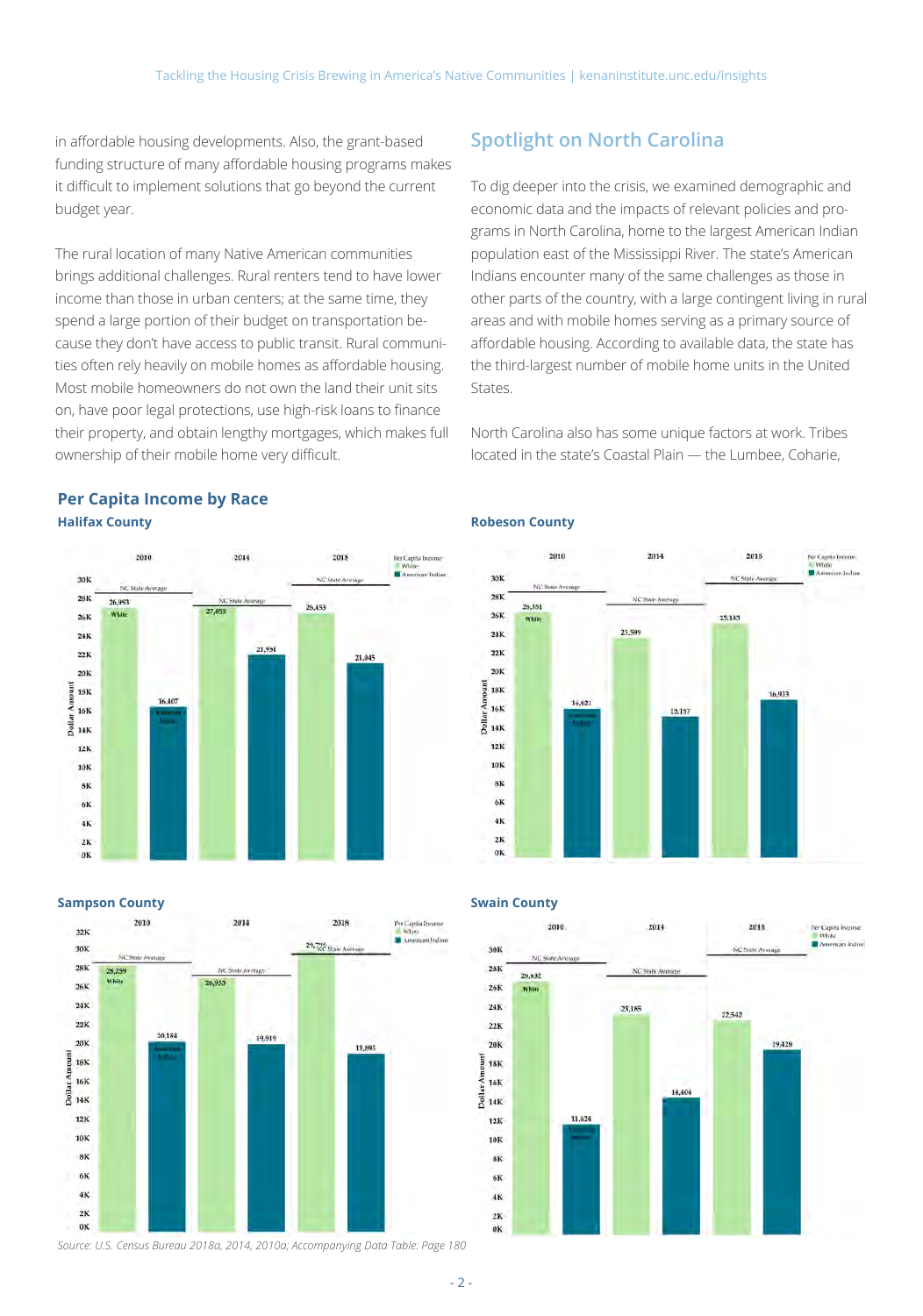Waccamaw Siouan, Meherrin and Haliwa-Saponi — are especially vulnerable to flooding and hurricane damage. The city of Lumberton, where many Lumbee live, lost 25 percent of its affordable housing units after hurricanes in 2016 and 2018. The region also has many large pig and chicken farms, which suppress housing prices, deter affordable housing developers and create environmental hazards during floods.

More than half of the state's American Indians live in Halifax, Robeson, Sampson and Swain counties, the cultural centers for the state's four largest tribes. Housing and economic data in these counties reveals large disparities between whites and American Indians. Our analysis found that Native communities often face risky and unaffordable housing options, lack the economic resources required for upward mobility and are disconnected from digital resources.

Although these disparities have been evident in each of the counties studied going back at least a decade, there is one community that seems to be narrowing the gap. Compared to other tribes and the state of North Carolina as a whole, the Eastern Band of Cherokee have seen some improvements in local housing and other socioeconomic outcomes. This could be due to the federal funding and programming they receive under their status as the state's only federally recognized American Indian tribe.

## **Baby Bonds and Better Homes**

We identified several promising options for addressing the housing crisis and improving the broader economic situation in tribal communities. The first is to create "baby bonds" that offer direct payments to individuals. The Minor's Trust Fund program of the Cherokees sets aside a percentage of yearly profits from the tribe's Harrah's Cherokee Casino and Resort and provides funds to registered tribe members at age 18, 21 and 25, along with biannual checks thereafter. Studies show that people who received these payouts had better outcomes in housing, economics and education than those born before these payments were established, as well as compared to non-Indian residents in that area of the state.

Similar programs could serve as a powerful tool to improve the outlook for other marginalized communities. However, tribes that lack federal recognition — and associated benefits such as sovereignty over large plots of land and the ability to run large, money-making establishments like casinos —

may have trouble generating the necessary funds. For these tribes, a baby bond program may require backing from a government entity or a financial institution, which could pose significant barriers.

Another option is to weatherize existing mobile homes. High utility costs are one of the main factors that make living in mobile homes difficult to afford; a large-scale effort to refurbish homes with items such as EnergyStar appliances, proper insulation, and low-flow showers and toilets can reduce housing costs, help aging units last longer and provide jobs for those doing the work. Although new units would still be needed eventually, weatherizing could offer an inexpensive first step and buy communities more time to expand affordable housing stock. Policy solutions that make mobile homes both safe and energy efficient are also important, including policies that help protect those in flood zones.

A cooperative model for ownership and operation of mobile home parks could also help address risks such as unexpected rent increases and evictions. Owners in Resident Owned Communities (ROCs) can get assistance from the community for repairs and improvements and help make decisions for the community rather than being at the mercy of landlords. The nonprofit ROC USA assists ROCs, mobile homeowners and landlords with implementing ROCs.

Exploring different types of housing, such as communities of "tiny homes" — fully functioning units that are typically 400 square feet or less — could complement other solutions to help alleviate the housing crisis. The construction costs for tiny homes can be much lower than traditional homes or apartments, though these homes are best suited for 1-2-person households such as young people or elders.

Although such options are promising for temporarily offsetting housing issues affecting American Indians, structural changes to the mechanisms that keep marginalized communities in socioeconomically disadvantaged positions are necessary to solve the issue in the long term. Advocacy efforts should focus on stopping federal, state and local cuts to housing programs and reversing policies that erect barriers to housing access. Philanthropic and private funding can move things forward. One thing is clear: the responsibility for eliminating disparities should not rest solely on the shoulders of those bearing the burden.